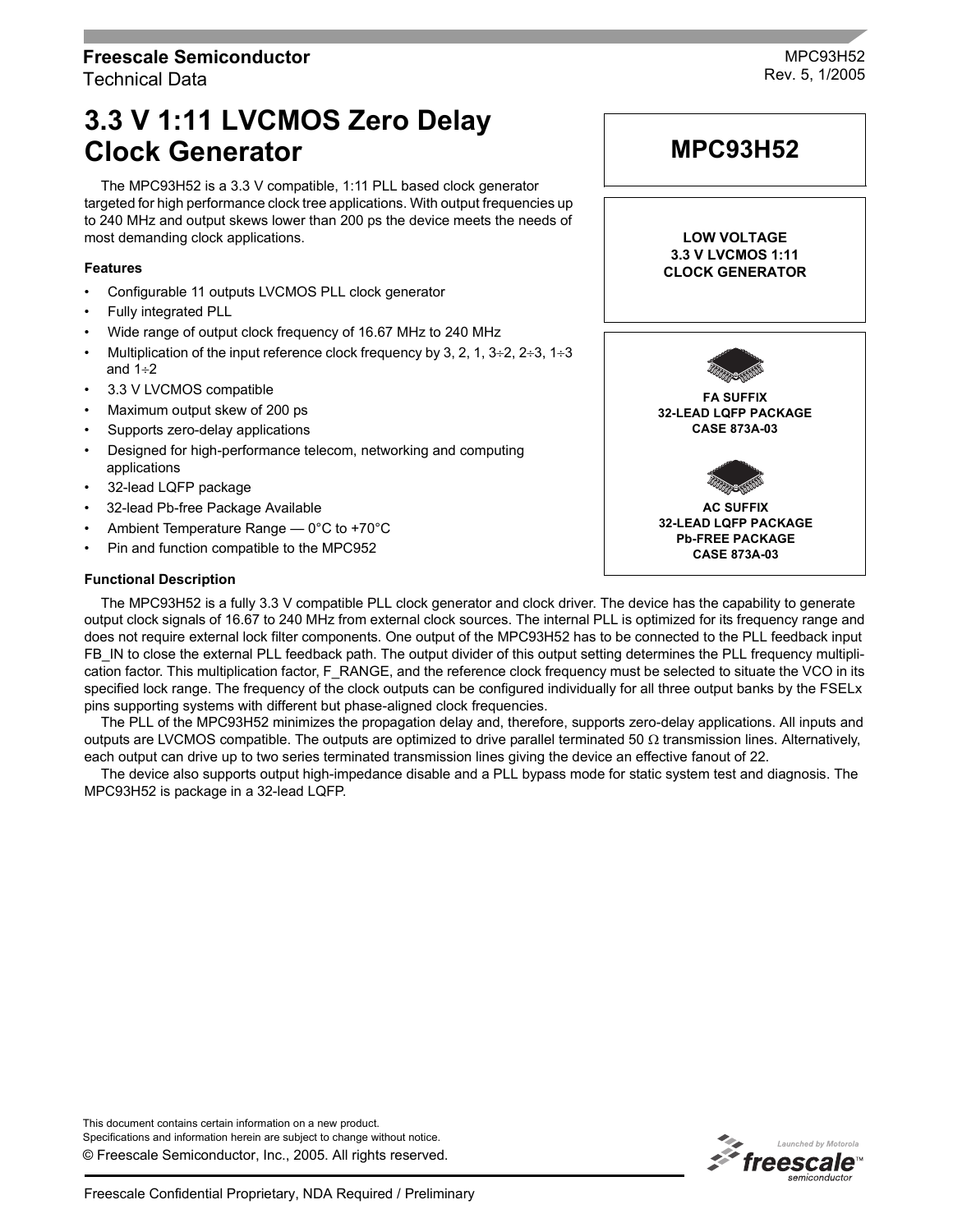

**Figure 1. MPC93H52 Logic Diagram**



It is recommended to use an external RC filter for the analog power supply pin  $V_{CCA}$ . Please see for details.

**Figure 2. MPC93H52 32-Lead Package Pinout** (Top View)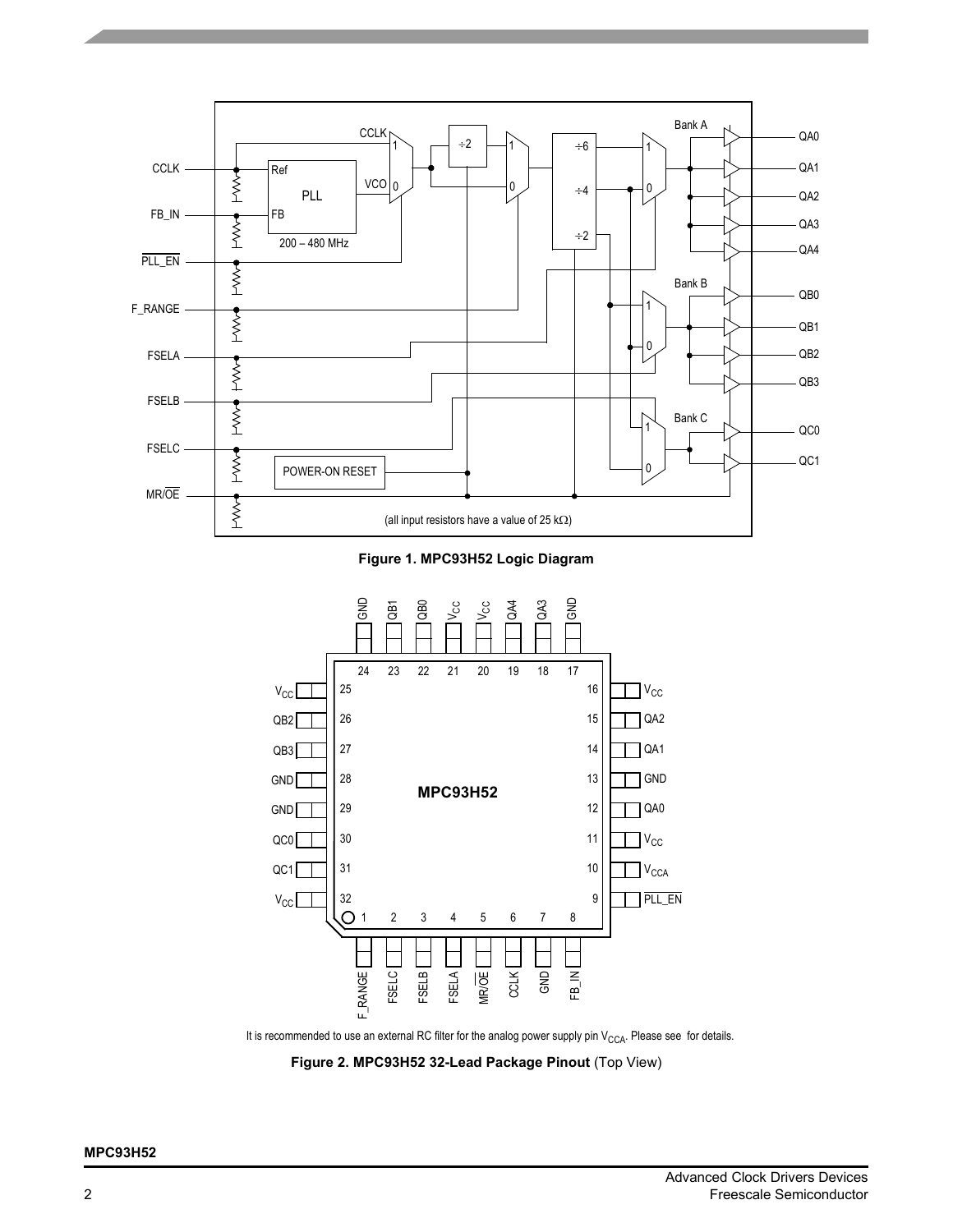# **Table 1. Pin Configuration**

| <b>Pin</b>             | <b>I/O</b> | Type          | <b>Function</b>                                                                                                                                                                                |
|------------------------|------------|---------------|------------------------------------------------------------------------------------------------------------------------------------------------------------------------------------------------|
| <b>CCLK</b>            | Input      | <b>LVCMOS</b> | PLL reference clock signal                                                                                                                                                                     |
| FB_IN                  | Input      | <b>LVCMOS</b> | PLL feedback signal input, connect to an output                                                                                                                                                |
| F RANGE                | Input      | <b>LVCMOS</b> | PLL frequency range select                                                                                                                                                                     |
| <b>FSELA</b>           | Input      | <b>LVCMOS</b> | Frequency divider select for bank A outputs                                                                                                                                                    |
| <b>FSELB</b>           | Input      | <b>LVCMOS</b> | Frequency divider select for bank B outputs                                                                                                                                                    |
| <b>FSELC</b>           | Input      | <b>LVCMOS</b> | Frequency divider select for bank C outputs                                                                                                                                                    |
| PLL EN                 | Input      | <b>LVCMOS</b> | PLL enable/disable                                                                                                                                                                             |
| MR/OE                  | Input      | <b>LVCMOS</b> | Output enable/disable (high-impedance tristate) and device reset                                                                                                                               |
| QA0-4, QB0-3, QC0-1    | Output     | <b>LVCMOS</b> | Clock outputs                                                                                                                                                                                  |
| <b>GND</b>             | Supply     | Ground        | Negative power supply                                                                                                                                                                          |
| <b>V<sub>CCA</sub></b> | Supply     | $\rm v_{cc}$  | PLL positive power supply (analog power supply). It is recommended to<br>use an external RC filter for the analog power supply pin $V_{CCA}$ . Please<br>see applications section for details. |
| $V_{CC}$               | Supply     | $\rm v_{cc}$  | Positive power supply for I/O and core                                                                                                                                                         |

# <span id="page-2-0"></span>**Table 2. Function Table**

| Control      | <b>Default</b>                                                                                                                                                                                                | 0                                         | 1                                                                                                                                                                                                                                                                                                                                                                                                                                                                                                         |  |  |  |  |  |  |
|--------------|---------------------------------------------------------------------------------------------------------------------------------------------------------------------------------------------------------------|-------------------------------------------|-----------------------------------------------------------------------------------------------------------------------------------------------------------------------------------------------------------------------------------------------------------------------------------------------------------------------------------------------------------------------------------------------------------------------------------------------------------------------------------------------------------|--|--|--|--|--|--|
|              | F RANGE, FSELA, FSELB, and FSELC control the operating PLL frequency range and input/output frequency ratios.<br>See Table 7 and Table 8 for supported frequency ranges and output to input frequency ratios. |                                           |                                                                                                                                                                                                                                                                                                                                                                                                                                                                                                           |  |  |  |  |  |  |
| F RANGE      | 0                                                                                                                                                                                                             | $VCO \div 1$ (High input frequency range) | $VCO \div 2$ (Low input frequency range)                                                                                                                                                                                                                                                                                                                                                                                                                                                                  |  |  |  |  |  |  |
| <b>FSELA</b> | 0                                                                                                                                                                                                             | Output divider $\div 4$                   | Output divider $\div 6$                                                                                                                                                                                                                                                                                                                                                                                                                                                                                   |  |  |  |  |  |  |
| <b>FSELB</b> | 0                                                                                                                                                                                                             | Output divider $\div 4$                   | Output divider $\div 2$                                                                                                                                                                                                                                                                                                                                                                                                                                                                                   |  |  |  |  |  |  |
| <b>FSELC</b> | 0                                                                                                                                                                                                             | Output divider $\div 2$                   | Output divider $\div$ 4                                                                                                                                                                                                                                                                                                                                                                                                                                                                                   |  |  |  |  |  |  |
| MR/OE        | 0                                                                                                                                                                                                             | Outputs enabled (active)                  | Outputs disabled (high-impedance state) and<br>reset of the device. During reset, the PLL<br>feedback loop is open and the VCO is operating<br>at its lowest frequency. The MPC93H52 requires<br>reset after any loss of PLL lock. Loss of PLL lock<br>may occur when the external feedback path is<br>interrupted. The length of the reset pulse should<br>be greater than two reference clock cycles<br>(CCLK). The device is reset by the internal power-<br>on reset (POR) circuitry during power-up. |  |  |  |  |  |  |
| PLL EN       | $\Omega$                                                                                                                                                                                                      | Normal operation mode with PLL enabled.   | Test mode with PLL disabled. CCLK is<br>substituted for the internal VCO output.<br>MPC93H52 is fully static and no minimum<br>frequency limit applies. All PLL related AC<br>characteristics are not applicable.                                                                                                                                                                                                                                                                                         |  |  |  |  |  |  |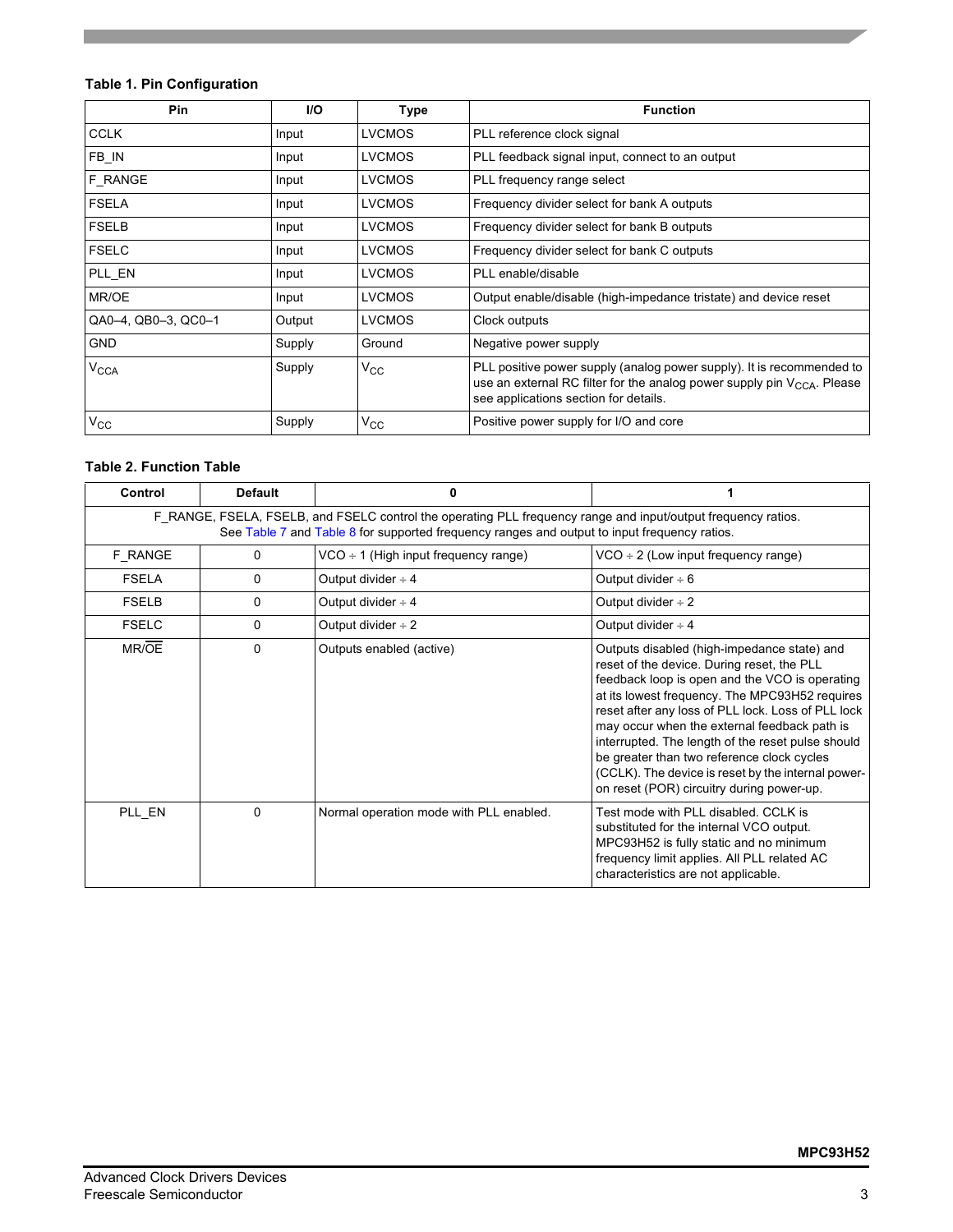# **Table 3. General Specifications**

| Symbol     | <b>Characteristics</b>               | Min  | Typ                 | Max | Unit   | Condition  |
|------------|--------------------------------------|------|---------------------|-----|--------|------------|
| $V_{TT}$   | <b>Output Termination Voltage</b>    |      | $V_{\text{CC}}$ ÷ 2 |     | ν      |            |
| МM         | <b>ESD (Machine Model)</b>           | 200  |                     |     | V      |            |
| <b>HBM</b> | ESD (Human Body Model)               | 2000 |                     |     | $\vee$ |            |
| LU         | Latch-Up Immunity                    | 200  |                     |     | mA     |            |
| $C_{PD}$   | <b>Power Dissipation Capacitance</b> |      | 10                  |     | рF     | Per output |
| $C_{IN}$   | Input Capacitance                    |      | 4.0                 |     | pF     | Inputs     |

# **Table 4. Absolute Maximum Ratings(1)**

| Symbol           | <b>Characteristics</b>   | Min    | Max           | Unit | <b>Condition</b> |
|------------------|--------------------------|--------|---------------|------|------------------|
| $V_{\rm CC}$     | Supply Voltage           | $-0.3$ | 3.9           | ν    |                  |
| $V_{IN}$         | DC Input Voltage         | $-0.3$ | $V_{CC}$ +0.3 |      |                  |
| $V_{OUT}$        | <b>DC Output Voltage</b> | $-0.3$ | $V_{CC}$ +0.3 | V    |                  |
| <sup>I</sup> IN  | <b>DC Input Current</b>  |        | ±20           | mA   |                  |
| $I_{\text{OUT}}$ | DC Output Current        |        | ±50           | mA   |                  |
| $T_S$            | Storage Temperature      | $-65$  | 125           | °C   |                  |

1. Absolute maximum continuous ratings are those maximum values beyond which damage to the device may occur. Exposure to these conditions or conditions beyond those indicated may adversely affect device reliability. Functional operation at absolute-maximum-rated conditions is not implied.

| Symbol           | <b>Characteristics</b>           | Min | Typ      | Max                | Unit    | <b>Condition</b>                      |
|------------------|----------------------------------|-----|----------|--------------------|---------|---------------------------------------|
| $V_{\text{IH}}$  | Input High Voltage               | 2.0 |          | $V_{\rm CC}$ + 0.3 | V       | <b>LVCMOS</b>                         |
| $V_{IL}$         | Input Low Voltage                |     |          | 0.8                | V       | <b>LVCMOS</b>                         |
| $V_{OH}$         | Output High Voltage              | 2.4 |          |                    | V       | $H_{OH} = -24 \text{ mA}^{(1)}$       |
| $V_{OL}$         | <b>Output Low Voltage</b>        |     |          | 0.55<br>0.30       | V<br>V  | $I_{OL}$ = 24 mA<br>$I_{OL}$ = 12 mA  |
| $Z_{\text{OUT}}$ | Output Impedance                 |     | $7 - 10$ |                    | Ω       |                                       |
| $I_{IN}$         | Input Current <sup>(2)</sup>     |     |          | ±200               | $\mu$ A | $V_{IN}$ = $V_{CC}$ or $V_{IN}$ = GND |
| ICCA             | Maximum PLL Supply Current       |     | 8        | 12                 | mA      | $V_{\text{CCA}}$ Pin                  |
| $I_{CCQ}^{(3)}$  | Maximum Quiescent Supply Current |     | 10       | 16                 | mA      | All $V_{CC}$ Pins                     |

# **Table 5. DC Characteristics** ( $V_{CC}$  = 3.3 V  $\pm$  5%, T<sub>A</sub> = 0° to 70°C)

1. The MPC93H52 is capable of driving 50 Ω transmission lines on the incident edge. Each output drives one 50 Ω parallel terminated transmission line to a termination voltage of V<sub>TT</sub>. Alternatively, the device drives up to two 50 Ω series terminated transmission lines.

2. Inputs have pull-down resistors affecting the input current.

3.  $I_{\rm CO}$  is the DC current consumption of the device with all outputs open in high impedance state and the inputs in its default state or open.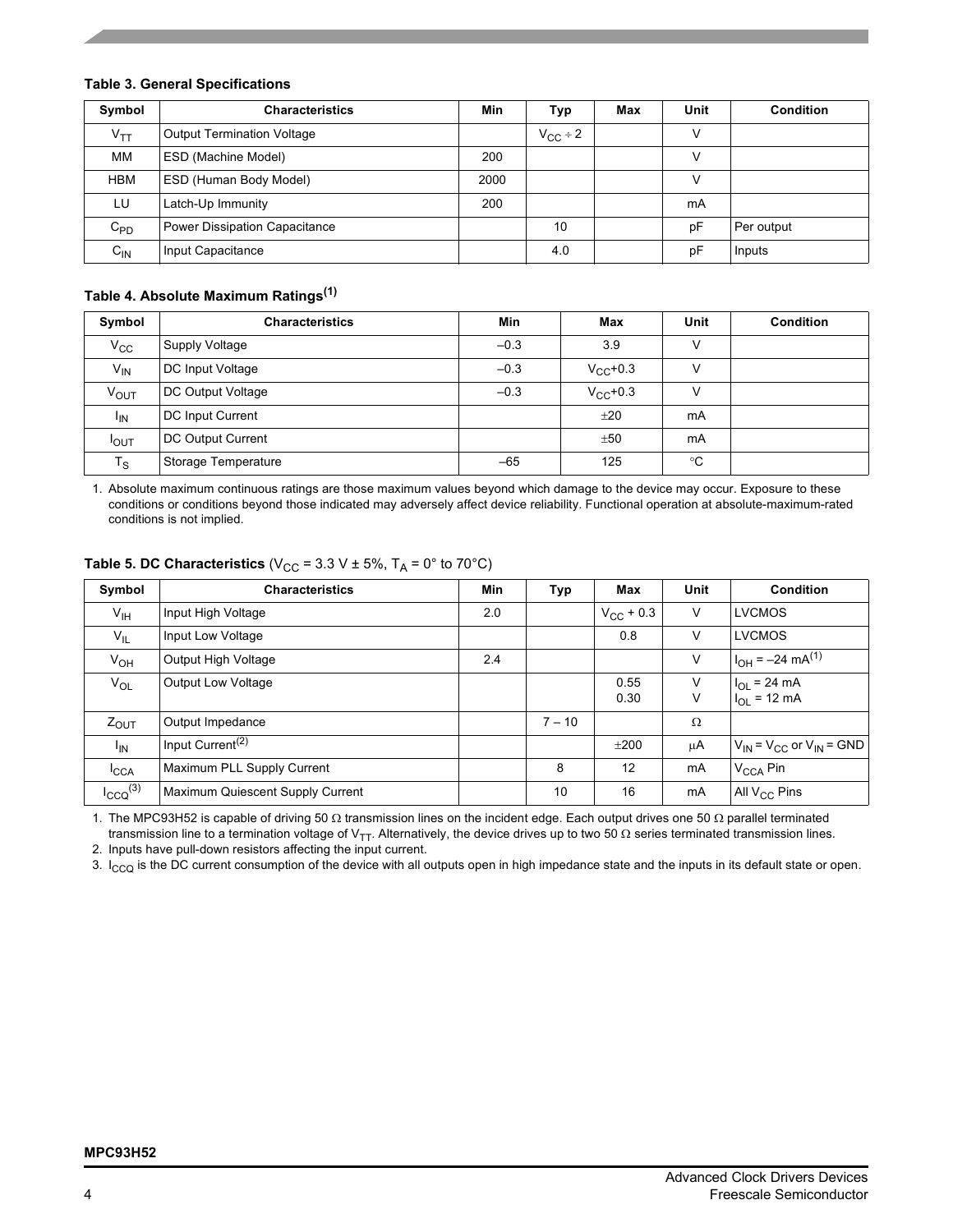| Symbol                        | <b>Characteristics</b>                                                                                                                                                                                                       | Min                              | <b>Typ</b>                                               | Max                           | Unit                                                        | Condition                |
|-------------------------------|------------------------------------------------------------------------------------------------------------------------------------------------------------------------------------------------------------------------------|----------------------------------|----------------------------------------------------------|-------------------------------|-------------------------------------------------------------|--------------------------|
| $f_{ref}$                     | Input reference frequency<br>$\div$ 4 feedback<br>in PLL mode $(2)$ $(3)$<br>$\div$ 6 feedback<br>$\div$ 8 feedback<br>$\div$ 12 feedback                                                                                    | 50.0<br>33.3<br>25.0<br>16.67    |                                                          | 120.0<br>80.0<br>60.0<br>40.0 | <b>MHz</b><br><b>MHz</b><br><b>MHz</b><br>MHz               |                          |
|                               | Input reference frequency in PLL bypass mode <sup>(4)</sup>                                                                                                                                                                  | 50.0                             |                                                          | 250.0                         | <b>MHz</b>                                                  |                          |
| $f_{VCO}$                     | VCO lock frequency range <sup>(5)</sup>                                                                                                                                                                                      | 200                              |                                                          | 480                           | MHz                                                         |                          |
| $f_{MAX}$                     | $\div$ 2 output <sup>(6)</sup><br><b>Output Frequency</b><br>$\div 4$ output<br>÷6 output<br>÷8 output<br>÷12 output                                                                                                         | 100<br>50<br>33.3<br>25<br>16.67 |                                                          | 240<br>120<br>80<br>60<br>40  | <b>MHz</b><br><b>MHz</b><br><b>MHz</b><br>MHz<br><b>MHz</b> |                          |
| t <sub>PWMIN</sub>            | Minimum Reference Input Pulse Width                                                                                                                                                                                          | 2.0                              |                                                          |                               | ns                                                          |                          |
| $t_r, t_f$                    | CCLK Input Rise/Fall Time <sup>(7)</sup>                                                                                                                                                                                     |                                  |                                                          | 1.0                           | ns                                                          | 0.8 to 2.0 V             |
| $t_{(\varnothing)}$           | Propagation Delay CCLK to FB_IN<br>$(f_{ref} = 50 MHz)$<br>(static phase offset)                                                                                                                                             | $-200$                           |                                                          | $+200$                        | ps<br>ps                                                    | PLL locked               |
| $t_{\rm sk(O)}$               | Output-to-output Skew <sup>(8)</sup><br>all outputs, any frequency<br>within QA output bank<br>within QB output bank<br>within QC output bank                                                                                |                                  |                                                          | 300<br>200<br>200<br>100      | ps<br>ps<br>ps<br>ps                                        |                          |
| DC                            | Output duty cycle                                                                                                                                                                                                            | 45                               | 50                                                       | 55                            | %                                                           |                          |
| $t_r, t_f$                    | Output Rise/Fall Time                                                                                                                                                                                                        | 0.1                              |                                                          | 1.0                           | ns                                                          | 0.55 to 2.4 V            |
| t <sub>PLZ, HZ</sub>          | Output Disable Time                                                                                                                                                                                                          |                                  |                                                          | 8                             | ns                                                          |                          |
| t <sub>PZL, LZ</sub>          | Output Enable Time                                                                                                                                                                                                           |                                  |                                                          | 10                            | ns                                                          |                          |
| $t_{JIT(CC)}$                 | Cycle-to-cycle jitter<br>output frequencies mixed<br>all outputs same frequency                                                                                                                                              |                                  |                                                          | 150<br>25                     | ps<br>ps                                                    | <b>RMS</b><br><b>RMS</b> |
| $t_{\text{JIT(PER)}}$         | Period Jitter<br>output frequencies mixed<br>all outputs same frequency                                                                                                                                                      |                                  |                                                          | 75<br>20                      | ps<br>ps                                                    | <b>RMS</b><br><b>RMS</b> |
| $t_{\text{JIT}(\varnothing)}$ | I/O Phase Jitter <sup>(9)</sup><br>$\div$ 4 feedback divider RMS (1 $\sigma$ )<br>$\div$ 6 feedback divider RMS (1 $\sigma$ )<br>$\div$ 8 feedback divider RMS (1 $\sigma$ )<br>$\div$ 12 feedback divider RMS (1 $\sigma$ ) |                                  | 40<br>40<br>40<br>40                                     |                               | ps<br>ps<br>ps<br>ps                                        |                          |
| <b>BW</b>                     | PLL closed loop bandwidth <sup>(10)</sup><br>$\div$ 4 feedback<br>$\div$ 6 feedback<br>$\div$ 8 feedback<br>$\div$ 12 feedback                                                                                               |                                  | $2.0 - 8.0$<br>$1.0 - 4.0$<br>$0.8 - 2.5$<br>$0.6 - 1.5$ |                               | <b>MHz</b><br>MHz<br>MHz<br><b>MHz</b>                      |                          |
| $t_{\text{LOCK}}$             | Maximum PLL Lock Time                                                                                                                                                                                                        |                                  |                                                          | 10                            | ms                                                          |                          |

# **Table 6. AC Characteristics** ( $V_{CC}$  = 3.3 V  $\pm$  5%, T<sub>A</sub> = 0° to 70°C)<sup>(1)</sup>

1. AC characteristics apply for parallel output termination of 50  $\Omega$  to V<sub>TT</sub>.

2. PLL mode requires PLL\_EN=0 to enable the PLL and zero-delay operation.

3. The PLL may be unstable with a divide by 2 feedback ratio.

4. In PLL bypass mode, the MPC93H52 divides the input reference clock.

5. The input frequency f<sub>ref</sub> on CCLK must match the VCO frequency range divided by the feedback divider ratio FB: f<sub>ref</sub> = f<sub>VCO</sub> ÷ FB.

6. See [Table 7](#page-5-0) and [Table 8](#page-5-1) for output divider configurations.

7. The MPC93H52 will operate with input rise and fall times up to 3.0 ns, but the AC characteristics, specifically  $t_{(Ø)}$ , can only be guaranteed if t<sub>r</sub>/t<sub>f</sub> are within the specified range.

8. See application section for part-to-part skew calculation.

9. See application section for a jitter calculation for other confidence factors than 1 σ.

10. -3 dB point of PLL transfer characteristics.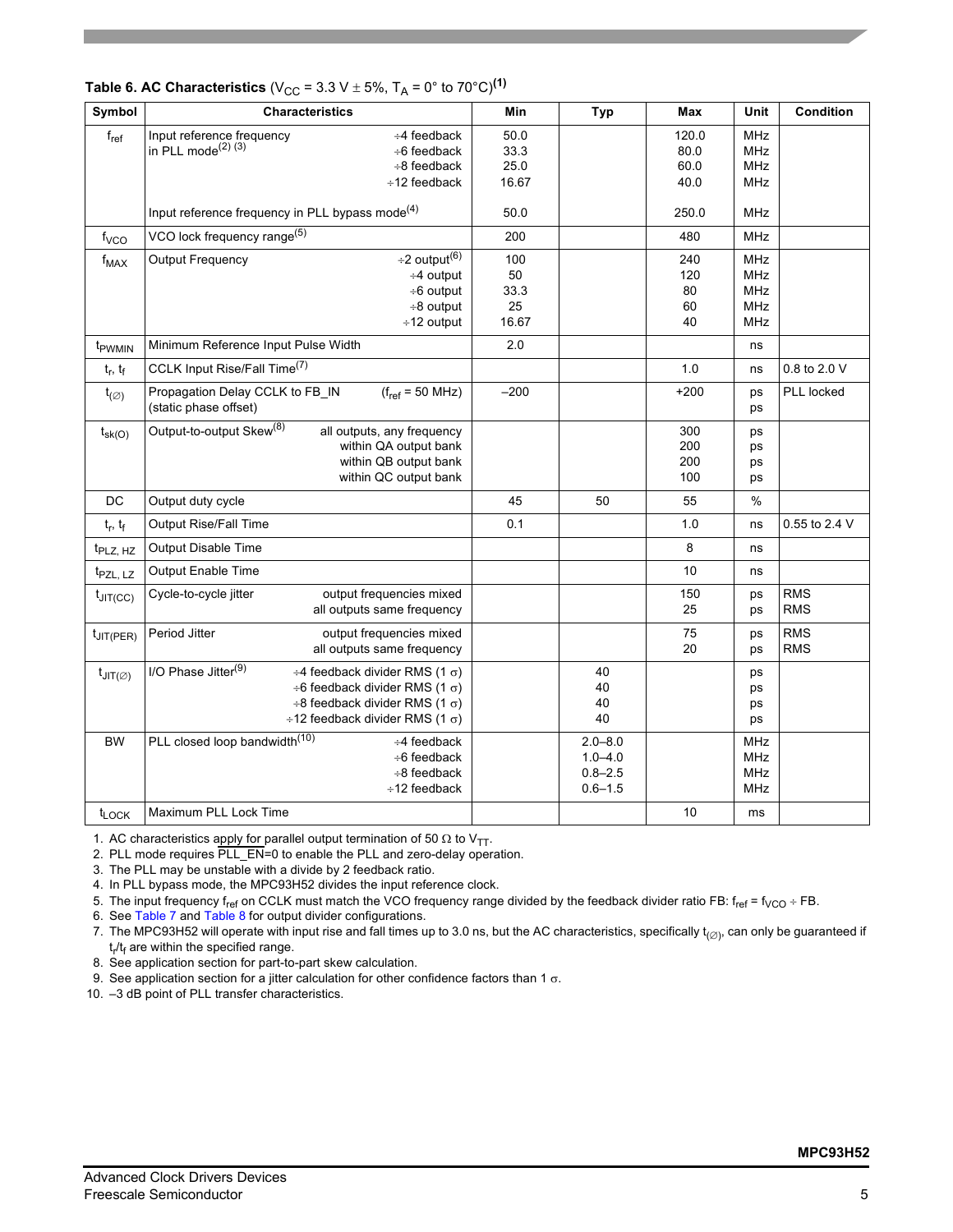# **APPLICATIONS INFORMATION**

# **Programming the MPC93H52**

The MPC93H52 supports output clock frequencies from 16.67 to 240 MHz. Different feedback and output divider configurations can be used to achieve the desired input to output frequency relationship. The feedback frequency and divider should be used to situate the VCO in the frequency lock range between 200 and 480 MHz for stable and optimal operation. The FSELA, FSELB, FSELC pins select the

desired output clock frequencies. Possible frequency ratios of the reference clock input to the outputs are 1:1, 1:2, 1:3, 3:2 as well as 2:3, 3:1 and 2:1. [Table 7](#page-5-0) illustrates the various output configurations and frequency ratios supported by the MPC93H52. See also [Table 8](#page-5-1) and Figure 3 to Figure 6 for further reference.  $A \div 2$  output divider cannot be used for feedback.

<span id="page-5-0"></span>

| <b>PLL</b><br>Feedback | fref <sup>(1)</sup><br>[MHz] | <b>FSELA</b> | <b>FSELB</b> | <b>FSELC</b> |                       | QA[0:4]:fref ratio                          | QB[0:3]:fref ratio                     | QC[0:1]:fref ratio      |
|------------------------|------------------------------|--------------|--------------|--------------|-----------------------|---------------------------------------------|----------------------------------------|-------------------------|
| $VCO \div 4^{(2)}$     | 50-120                       | 0            | 0            | 0            | fref                  | $(50-120 \text{ MHz})$ fref                 | $(50-120 \text{ MHz})$ fref $\cdot$ 2  | (100-240 MHz)           |
|                        |                              | 0            | 0            |              | fref                  | $(50-120 \text{ MHz})$ fref                 | $(50-120 \text{ MHz})$ fref            | $(50-120 \text{ MHz})$  |
|                        |                              |              | 0            | 0            | $fref \cdot 2 \div 3$ | $(33-80 \text{ MHz})$ fref                  | $(50-120 \text{ MHz})$ fref $\cdot$ 2  | (100-240 MHz)           |
|                        |                              |              | 0            |              | $fref \cdot 2 \div 3$ | $(33-80 \text{ MHz})$ fref                  | (50-120 MHz)   fref                    | $(50-120 MHz)$          |
| $VCO \div 6^{(3)}$     | 33.3-80                      |              | 0            | 0            | fref                  | $(33-80 \text{ MHz})$ fref $\cdot 3 \div 2$ | $(50-120 \text{ MHz})$ fref $\cdot$ 3  | $(100-240 \text{ MHz})$ |
|                        |                              |              | $\Omega$     |              | fref                  | $(33-80 \text{ MHz})$ fref $\cdot 3 \div 2$ | $(50-120 \text{ MHz})$ fref $-3\div 2$ | (50-120 MHz)            |
|                        |                              |              |              | $\mathbf{0}$ | fref                  | $(33-80 \text{ MHz})$ fref $\cdot$ 3        | $(100-240 \text{ MHz})$ fref $\cdot$ 3 | (100-240 MHz)           |
|                        |                              |              |              |              | fref                  | $(33-80 \text{ MHz})$ fref $\cdot$ 3        | $(100-240 \text{ MHz})$ fref $-3+2$    | $(50-120$ MHz)          |

1. fref is the input clock reference frequency (CCLK).

2. fref is the input clock reference frequency (CCLK).

3. fref is the input clock reference frequency (CCLK).

# <span id="page-5-1"></span>**Table 8. MPC93H52 Example Configurations (F\_RANGE = 1)**

| <b>PLL</b><br>Feedback | fref <sup>(1)</sup><br>[MHz] | <b>FSELA</b> | <b>FSELB</b> | <b>FSELC</b> |             | QA[0:4]:fref ratio                   | QB[0:3]:fref ratio                     | QC[0:1]:fref ratio     |
|------------------------|------------------------------|--------------|--------------|--------------|-------------|--------------------------------------|----------------------------------------|------------------------|
| $VCO \div 8^{(2)}$     | 25-60                        | 0            | 0            | 0            | fref        | $(25-60 \text{ MHz})$ fref           | $(25-60$ MHz)   fref $\cdot$ 2         | $(50-120 \text{ MHz})$ |
|                        |                              | 0            | 0            |              | fref        | $(25-60$ MHz) fref                   | $(25-60 \text{ MHz})$ fref             | $(25-60 \text{ MHz})$  |
|                        |                              |              | 0            | 0            | fref $-2+3$ | $(16-40 \text{ MHz})$ fref           | $(25-60$ MHz) fref $\cdot$ 2           | $(50-120 \text{ MHz})$ |
|                        |                              |              | 0            |              | fref $-2+3$ | $(16-40 \text{ MHz})$ fref           | $(25-60 \text{ MHz})$ fref             | $(25-60 \text{ MHz})$  |
| $VCO \div 12^{(3)}$    | 16.67-40                     |              | 0            | 0            | fref        | $(16-40 \text{ MHz})$ fref $-3+2$    | $(25-60$ MHz)   fref $\cdot$ 3         | (50-120 MHz)           |
|                        |                              |              | 0            |              | fref        | $(16-40 \text{ MHz})$ fref $-3+2$    | $(25-60 \text{ MHz})$ fref $-3+2$      | $(25-60 \text{ MHz})$  |
|                        |                              |              |              | 0            | fref        | $(16-40 \text{ MHz})$ fref $\cdot$ 3 | $(50-120 \text{ MHz})$ fref $\cdot$ 3  | (50-120 MHz)           |
|                        |                              |              |              |              | fref        | $(16-40 \text{ MHz})$ fref $\cdot$ 3 | $(50-120 \text{ MHz})$ fref $-3\div 2$ | (25-60 MHz)            |

1. fref is the input clock reference frequency (CCLK).

2. QAx connected to FB\_IN and FSELA=0.

3. QAx connected to FB\_IN and FSELA=1.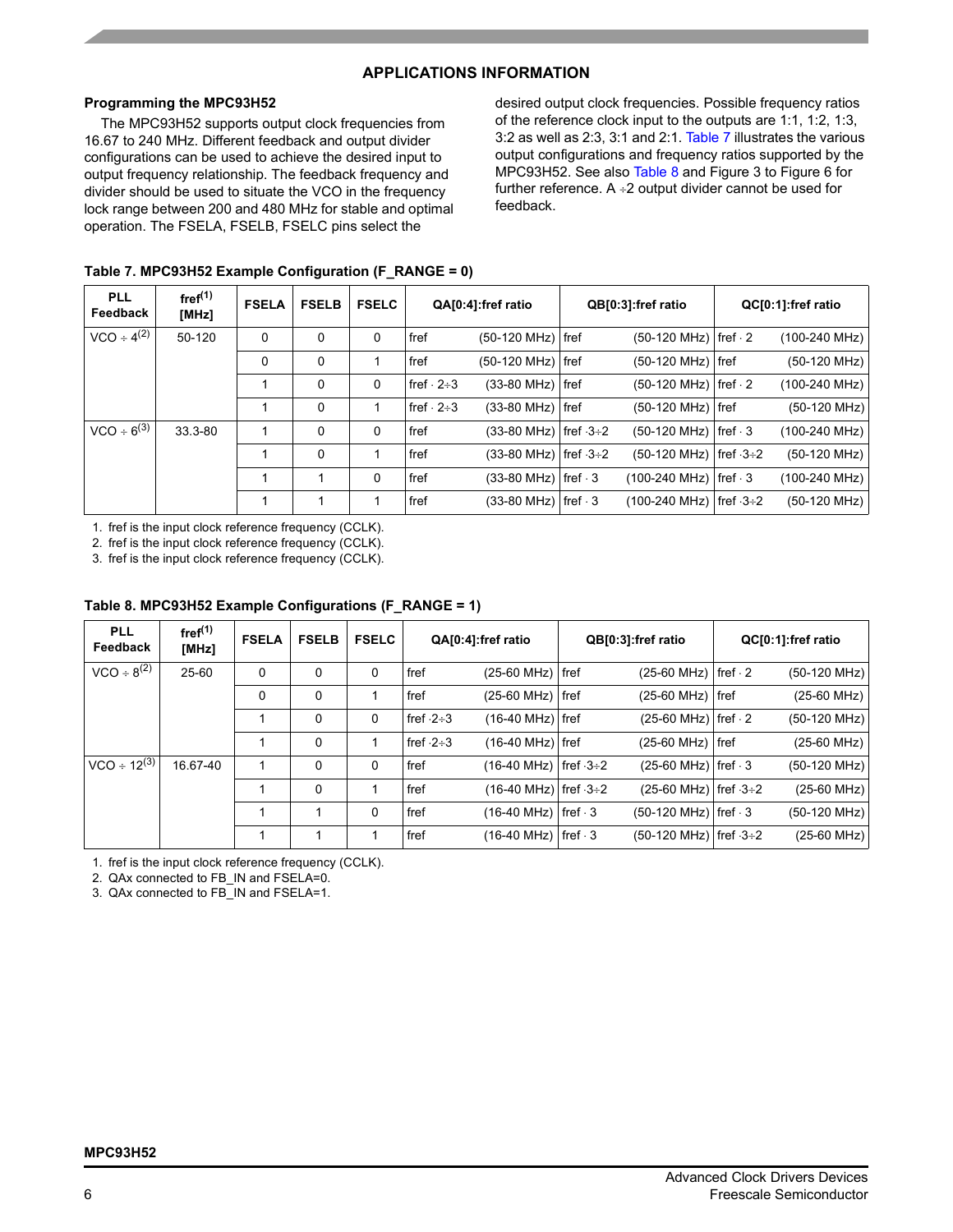

MPC93H52 default configuration (feedback of QB0 = 100 MHz). All control pins are left open.

| <b>Frequency range</b> | Min     | Max            |
|------------------------|---------|----------------|
| Input                  | 50 MHz  | <b>120 MHz</b> |
| QA outputs             | 50 MHz  | 120 MHz        |
| <b>QB</b> outputs      | 50 MHz  | 120 MHz        |
| QC outputs             | 100 MHz | 240 MHz        |



MPC93H52 configuration to multiply the reference frequency by 3,  $3\div 2$  and 1. PLL feedback of QA4 = 33.3 MHz.

| <b>Frequency range</b> | Min     | Max            |
|------------------------|---------|----------------|
| Input                  | 25 MHz  | 60 MHz         |
| QA outputs             | 50 MHz  | 120 MHz        |
| QB outputs             | 50 MHz  | <b>120 MHz</b> |
| QC outputs             | 100 MHz | 240 MHz        |

**Figure 5. MPC93H52 Default Configuration Figure 6. MPC93H52 Default Configuration**



MPC93H52 zero-delay (feedback of QB0 = 62.5 MHz). All control pins are left open except FSELC = 1. All outputs are locked in frequency and phase to the input clock.

| <b>Frequency range</b> | Min    | Max            |
|------------------------|--------|----------------|
| Input                  | 50 MHz | 120 MHz        |
| QA outputs             | 50 MHz | 120 MHz        |
| QB outputs             | 50 MHz | <b>120 MHz</b> |
| QC outputs             | 50 MHz | 120 MHz        |





MPC93H52 zero-delay (feedback of QB0 = 33.3 MHz). Equivalent to [Table 2](#page-2-0) except F\_RANGE = 1 enabling a lower input and output clock frequency.

| <b>Frequency range</b> | Min    | Max    |
|------------------------|--------|--------|
| Input                  | 25 MHz | 60 MHz |
| QA outputs             | 25 MHz | 60 MHz |
| QB outputs             | 25 MHz | 60 MHz |
| QC outputs             | 25 MHz | 60 MHz |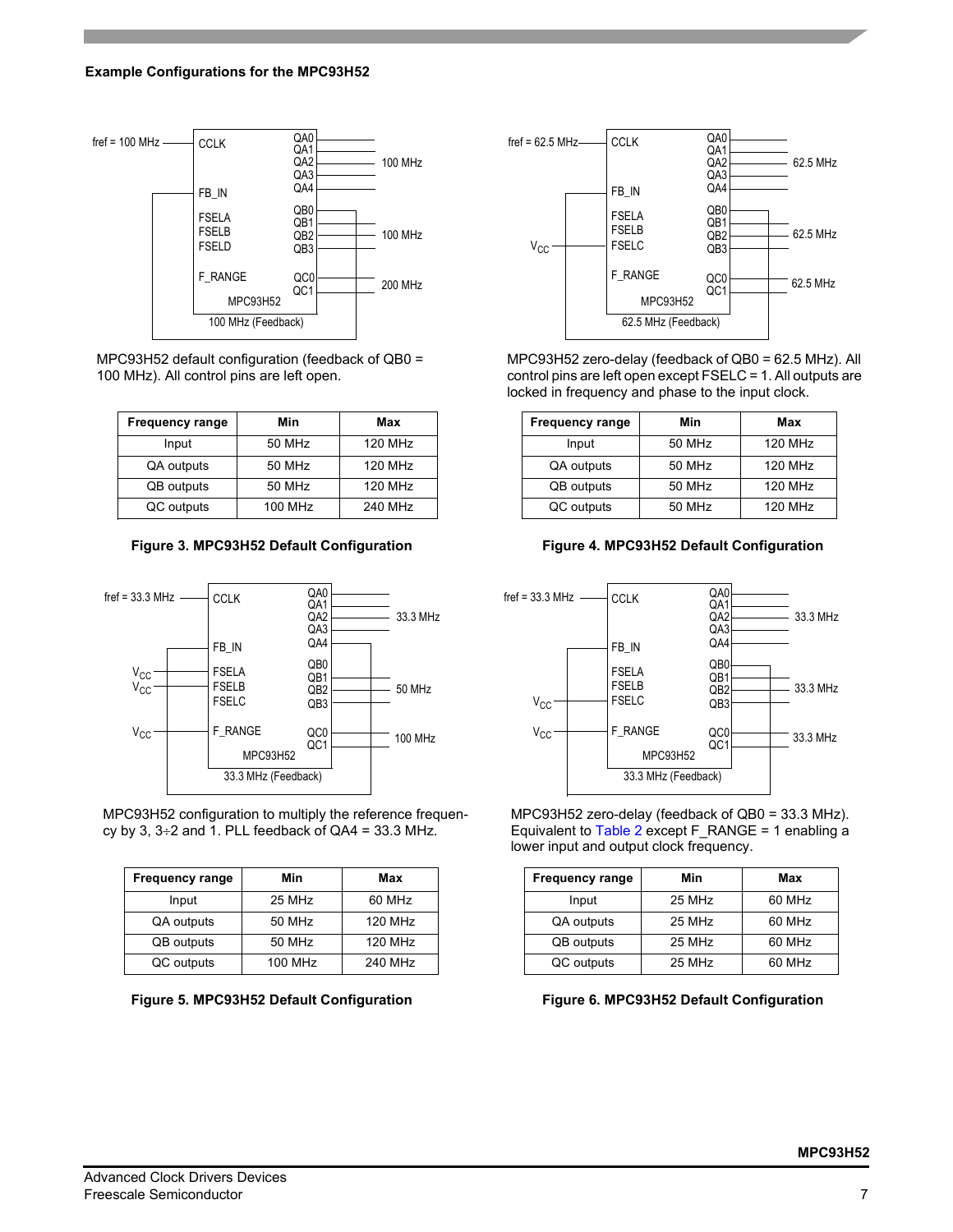#### **Power Supply Filtering**

The MPC93H52 is a mixed analog/digital product. Its analog circuitry is naturally susceptible to random noise, especially if this noise is seen on the power supply pins. Random noise on the  $V_{CCA}$  (PLL) power supply impacts the device characteristics, for instance, I/O jitter. The MPC93H52 provides separate power supplies for the output buffers  $(V_{CC})$ and the phase-locked loop  $(V_{CCA})$  of the device. The purpose of this design technique is to isolate the high switching noise digital outputs from the relatively sensitive internal analog phase-locked loop. In a digital system environment where it is more difficult to minimize noise on the power supplies, a second level of isolation may be required. The simple, but effective, form of isolation is a power supply filter on the  $V_{\text{CCA}}$ pin for the MPC93H52. [Figure 7](#page-7-0) illustrates a typical power supply filter scheme. The MPC93H52 frequency and phase stability is most susceptible to noise with spectral content in the 100 kHz to 20 MHz range. Therefore the filter should be designed to target this range. The key parameter that needs to be met in the final filter design is the DC voltage drop across the series filter resistor  $R_F$ . From the data sheet, the  $I_{\text{CCA}}$  current (the current sourced through the  $V_{\text{CCA}}$  pin) is typically 8 mA (12 mA maximum), assuming that a minimum of 2.98 V must be maintained on the  $V_{CCA}$  pin. The resistor R<sub>F</sub> shown in [Figure 7](#page-7-0) should have a resistance of 5–25  $\Omega$  to meet the voltage drop criteria.



**Figure 7. V<sub>CCA</sub> Power Supply Filter** 

<span id="page-7-0"></span>The minimum values for  $R_F$  and the filter capacitor  $C_F$  are defined by the required filter characteristics: the RC filter should provide an attenuation greater than 40 dB for noise whose spectral content is above 100 kHz. In the example RC filter shown in [Figure 7](#page-7-0), the filter cut-off frequency is around 3-5 kHz, and the noise attenuation at 100 kHz is better than 42 dB.

As the noise frequency crosses the series resonant point of an individual capacitor, its overall impedance begins to look inductive and, thus, increases with increasing frequency. The parallel capacitor combination shown ensures that a low impedance path to ground exists for frequencies well above the bandwidth of the PLL. Although the MPC93H52 has several design features to minimize the susceptibility to power supply noise (isolated power and grounds and fully differential PLL), there still may be applications in which overall performance is being degraded due to system power supply noise. The power supply filter schemes discussed in

this section should be adequate to eliminate power supply noise related problems in most designs.

#### **Using the MPC93H52 in Zero-Delay Applications**

Nested clock trees are typical applications for the MPC93H52. Designs using the MPC93H52 as LVCMOS PLL fanout buffer with zero insertion delay will show significantly lower clock skew than clock distributions developed from CMOS fanout buffers. The external feedback option of the MPC93H52 clock driver allows for its use as a zero delay buffer. One example configuration is to use  $a \div 4$  output as a feedback to the PLL and configuring all other outputs to a divide-by-4 mode. The propagation delay through the device is virtually eliminated. The PLL aligns the feedback clock output edge with the clock input reference edge resulting a near zero delay through the device. The maximum insertion delay of the device in zero-delay applications is measured between the reference clock input and any output. This effective delay consists of the static phase offset, I/O jitter (phase or long-term jitter), feedback path delay and the output-to-output skew error relative to the feedback output.

#### **Calculation of Part-to-Part Skew**

The MPC93H52 zero delay buffer supports applications where critical clock signal timing can be maintained across several devices. If the reference clock inputs of two or more MPC93H52 are connected together, the maximum overall timing uncertainty from the common CCLK input to any output is:

# $t_{SK(PP)} = t_{(Ø)} + t_{SK(O)} + t_{PD, LINE(FB)} + t_{JIT(Ø)}$  • CF

This maximum timing uncertainty consist of 4 components: static phase offset, output skew, feedback board trace delay and I/O (phase) jitter:



**Figure 8. MPC93H51 Maximum Device-to-Device Skew**

#### **MPC93H52**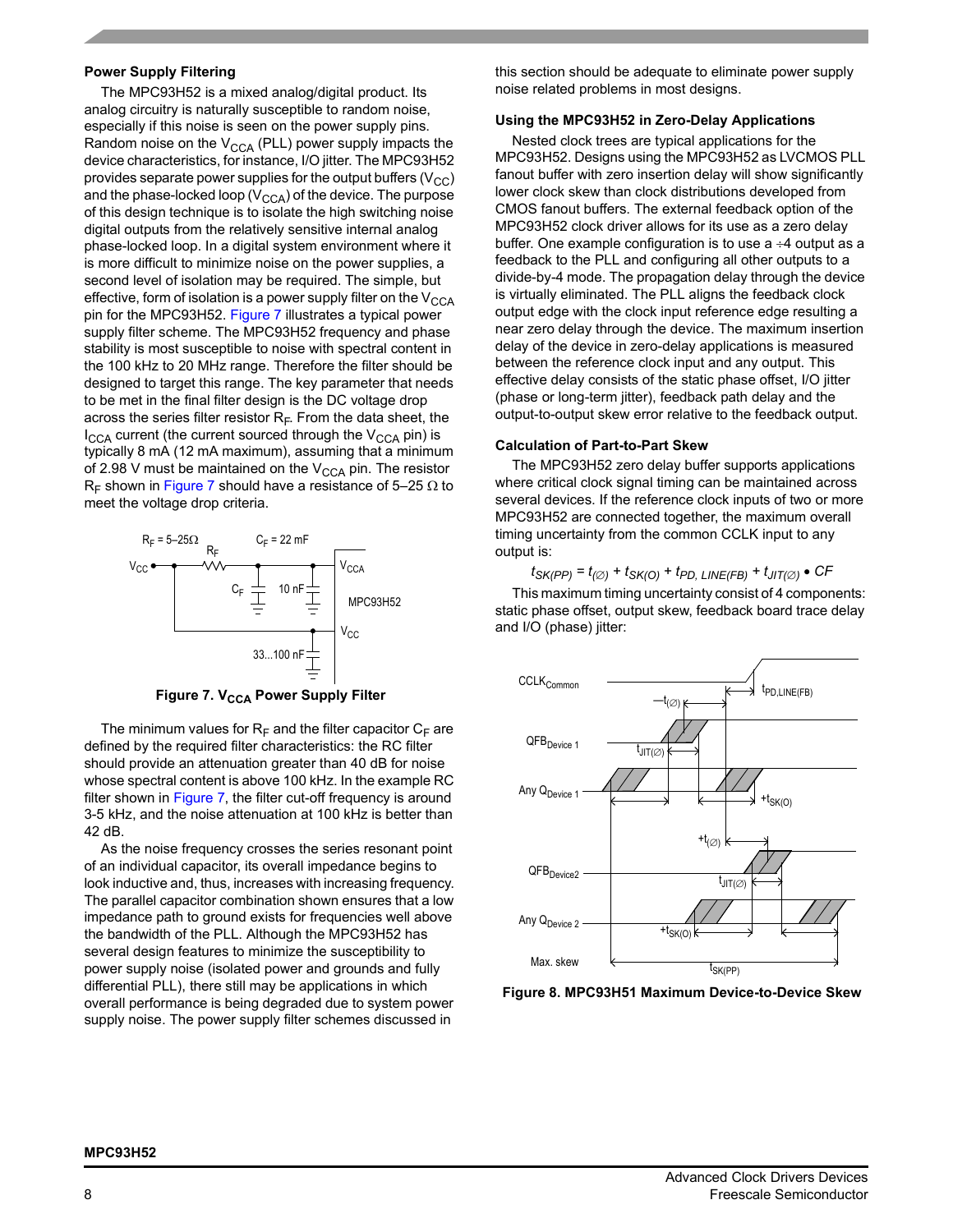Due to the statistical nature of I/O jitter a RMS value (1  $\sigma$ ) is specified. I/O jitter numbers for other confidence factors (CF) can be derived from [Table 9](#page-8-0).

<span id="page-8-0"></span>

|  |  | <b>Table 9. Confidence Factor CF</b> |  |  |
|--|--|--------------------------------------|--|--|
|--|--|--------------------------------------|--|--|

| CF            | Probability of Clock Edge within the Distribution |
|---------------|---------------------------------------------------|
| $\pm 1\sigma$ | 0.68268948                                        |
| $\pm 2\sigma$ | 0.95449988                                        |
| $\pm 3\sigma$ | 0.99730007                                        |
| $+4\sigma$    | 0.99993663                                        |
| $\pm 5\sigma$ | 0.99999943                                        |
| $\pm 6\sigma$ | 0.99999999                                        |

The feedback trace delay is determined by the board layout and can be used to fine-tune the effective delay through each device. In the following example calculation, an I/O jitter confidence factor of 99.7% ( $\pm$  3 $\sigma$ ) is assumed, resulting in a worst case timing uncertainty from input to any output of  $-445$  ps to 395 ps relative to CCLK:

*tSK(PP) = [ñ200ps...150ps] + [ñ200ps...200ps] + [(15ps •* −3)...(15ps • 3)] + t<sub>PD, LINE(FB)</sub>

 $t_{SK(PP)} = [-445ps...395ps] + t_{PD, LINE(FB)}$ 

### **Driving Transmission Lines**

The MPC93H52 clock driver was designed to drive highspeed signals in a terminated transmission line environment. To provide the optimum flexibility to the user, the output drivers were designed to exhibit the lowest impedance possible. With an output impedance of less than 20  $\Omega$ , the drivers can drive either parallel or series terminated transmission lines. For more information on transmission lines, the reader is referred to Freescale application note AN1091. In most high performance clock networks, point-to-point distribution of signals is the method of choice. In a point-to-point scheme, either series terminated or parallel terminated transmission lines can be used. The parallel technique terminates the signal at the end of the line with a 50  $\Omega$  resistance to V<sub>CC</sub>÷2.

This technique draws a fairly high level of DC current and, thus, only a single terminated line can be driven by each output of the MPC93H52 clock driver. For the series terminated case, however, there is no DC current draw, thus the outputs can drive multiple series terminated lines. [Figure 9](#page-8-1) illustrates an output driving a single series terminated line versus two series terminated lines in parallel. When taken to its extreme, the fanout of the MPC93H52 clock driver is effectively doubled due to its capability to drive multiple lines.



<span id="page-8-1"></span>**Figure 9. Single versus Dual Transmission Lines**

The waveform plots in [Figure 10](#page-9-0) and [Figure 11](#page-9-1) show the simulation results of an output driving a single line versus two lines. In both cases, the drive capability of the MPC93H51 output buffer is more than sufficient to drive 50  $\Omega$ transmission lines on the incident edge. Note from the delay measurements in the simulations, a delta of only 43 ps exists between the two differently loaded outputs. This suggests that the dual line driving need not be used exclusively to maintain the tight output-to-output skew of the MPC93H51. The output waveform in [Figure 10](#page-9-0) and [Figure 11](#page-9-1) shows a step in the waveform, this step is caused by the impedance mismatch seen looking into the driver. The parallel combination of the 36  $\Omega$  series resistor, plus the output impedance, does not match the parallel combination of the line impedances. The voltage wave launched down the two lines will equal:

$$
VL = VS (Z0 ÷ (RS + R0 + Z0))
$$
  
Z<sub>0</sub> = 50 Ω || 50 Ω  
R<sub>S</sub> = 40 Ω || 40 Ω  
R<sub>0</sub> = 10 Ω  
R<sub>0</sub> = 10 Ω  
V<sub>L</sub> = 3.0 (25 ÷ (20 + 10 + 25)  
= 1.36 V

At the load end, the voltage will double, due to the near unity reflection coefficient, to 2.7 V. It will then increment towards the quiescent 3.0 V in steps separated by one round trip delay (in this case 4.0 ns).

Since this step is well above the threshold region, it will not cause any false clock triggering; however, designers may be uncomfortable with unwanted reflections on the line. To better match the impedances when driving multiple lines the situation in [Figure 11](#page-9-1) should be used. In this case, the series terminating resistors are reduced such that when the parallel combination is added to the output buffer impedance, the line impedance is perfectly matched.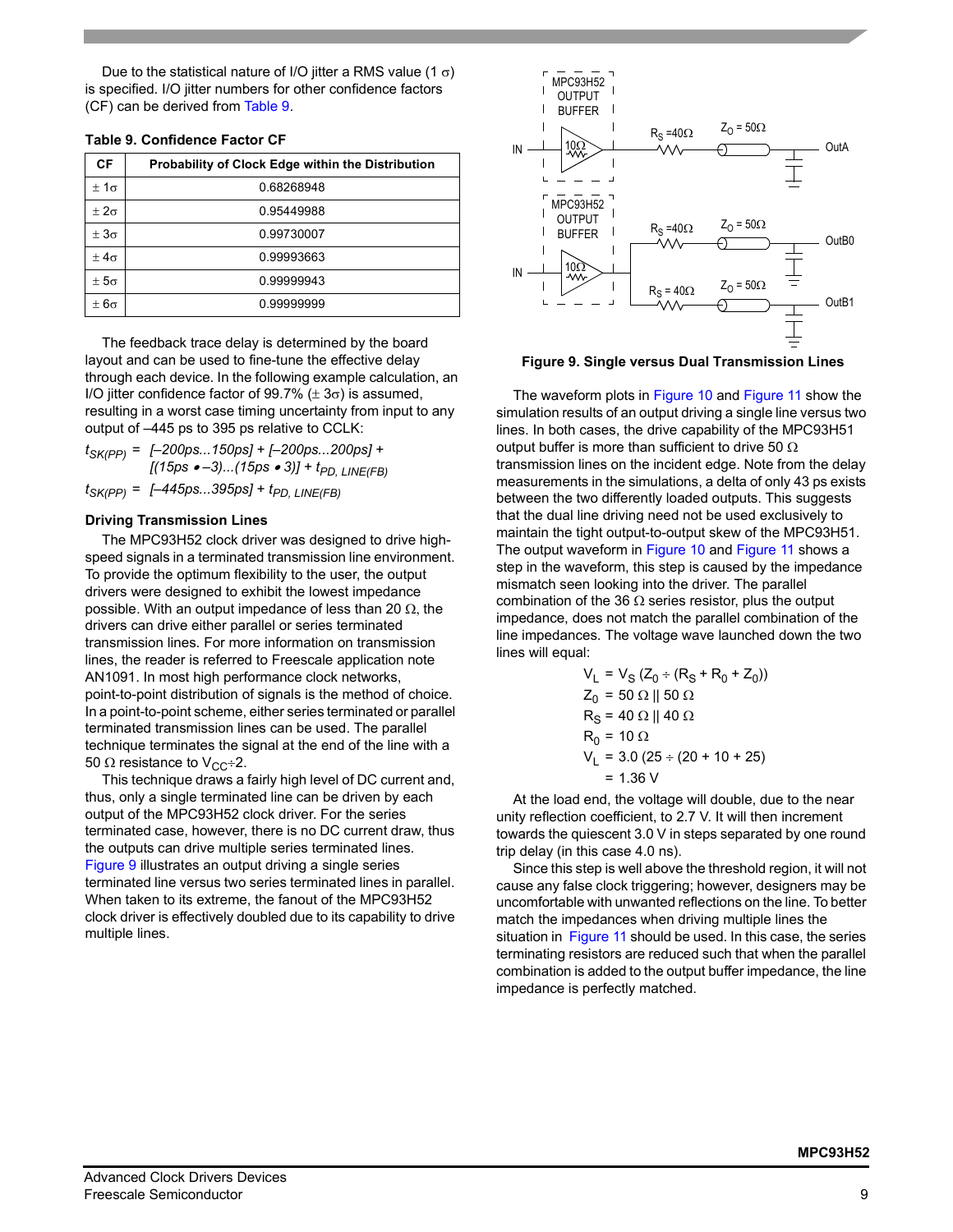



<span id="page-9-1"></span>

<span id="page-9-0"></span>**Figure 10. Single versus Dual Waveforms**



Figure 12. CCLK MPC93H52 AC Test Reference for  $V_{CC}$  = 3.3 V and  $V_{CC}$  = 2.5 V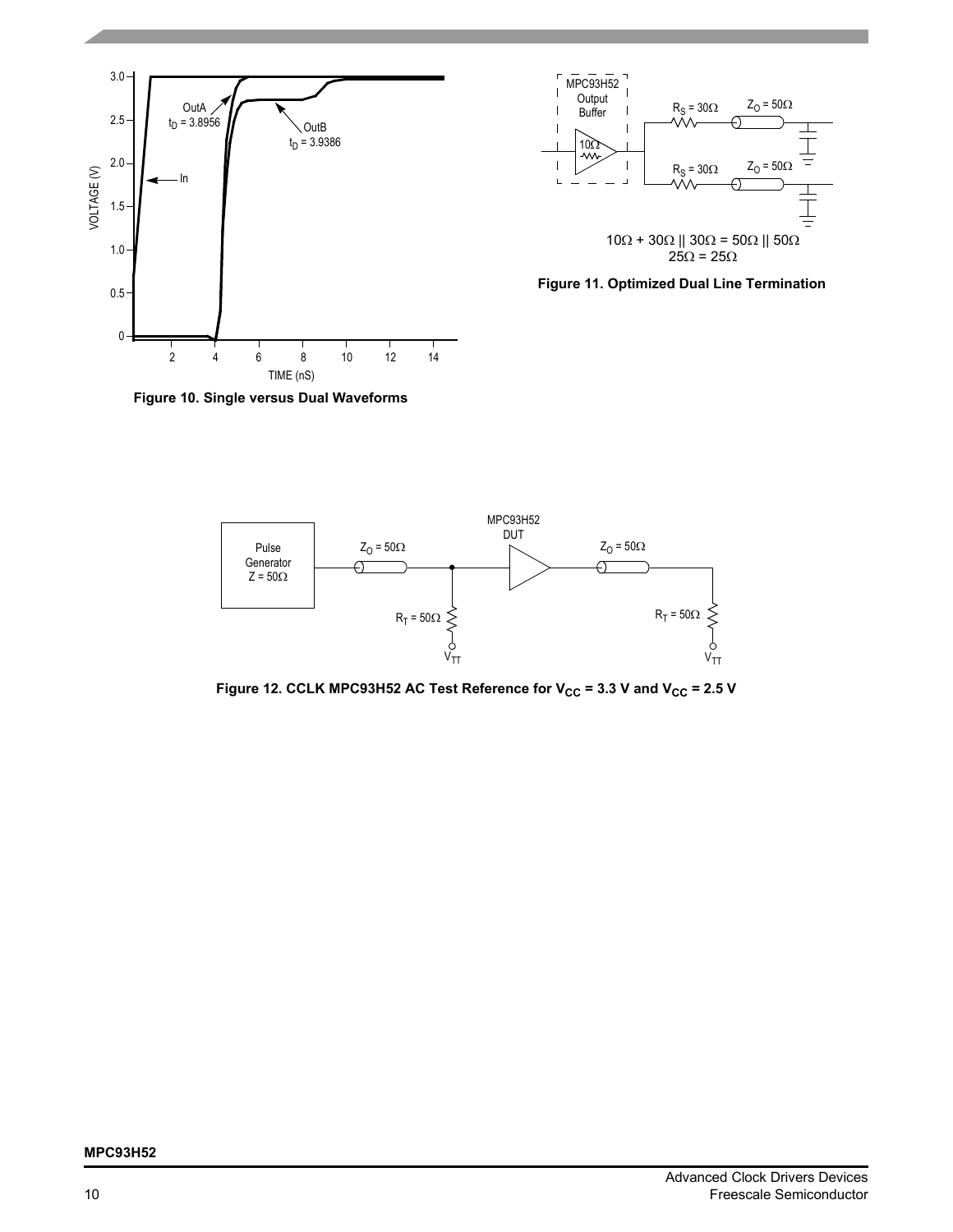

The pin-to-pin skew is defined as the worst case difference in propagation delay between any similar delay path within a single device





The time from the PLL controlled edge to the non controlled edge, divided by the time between PLL controlled edges, expressed as a percentage

## **Figure 15. Output Duty Cycle (DC) Figure 16. I/O Jitter**



The variation in cycle time of a signal between adjacent cycles, over a random sample of adjacent cycle pairs

## **Figure 17. Cycle-to-Cycle Jitter Figure 18. Period Jitter**



# Figure 13. Output-to-Output Skew t<sub>SK(O)</sub> Figure 14. Propagation Delay (t<sub>(∅</sub>), status phase offset) **Test Reference**



The deviation in  $t_0$  for a controlled edge with respect to a  $t_0$  mean in a random sample of cycles



The deviation in cycle time of a signal with respect to the ideal period over a random sample of cycles



**Figure 19. Output Transition Time Test Reference**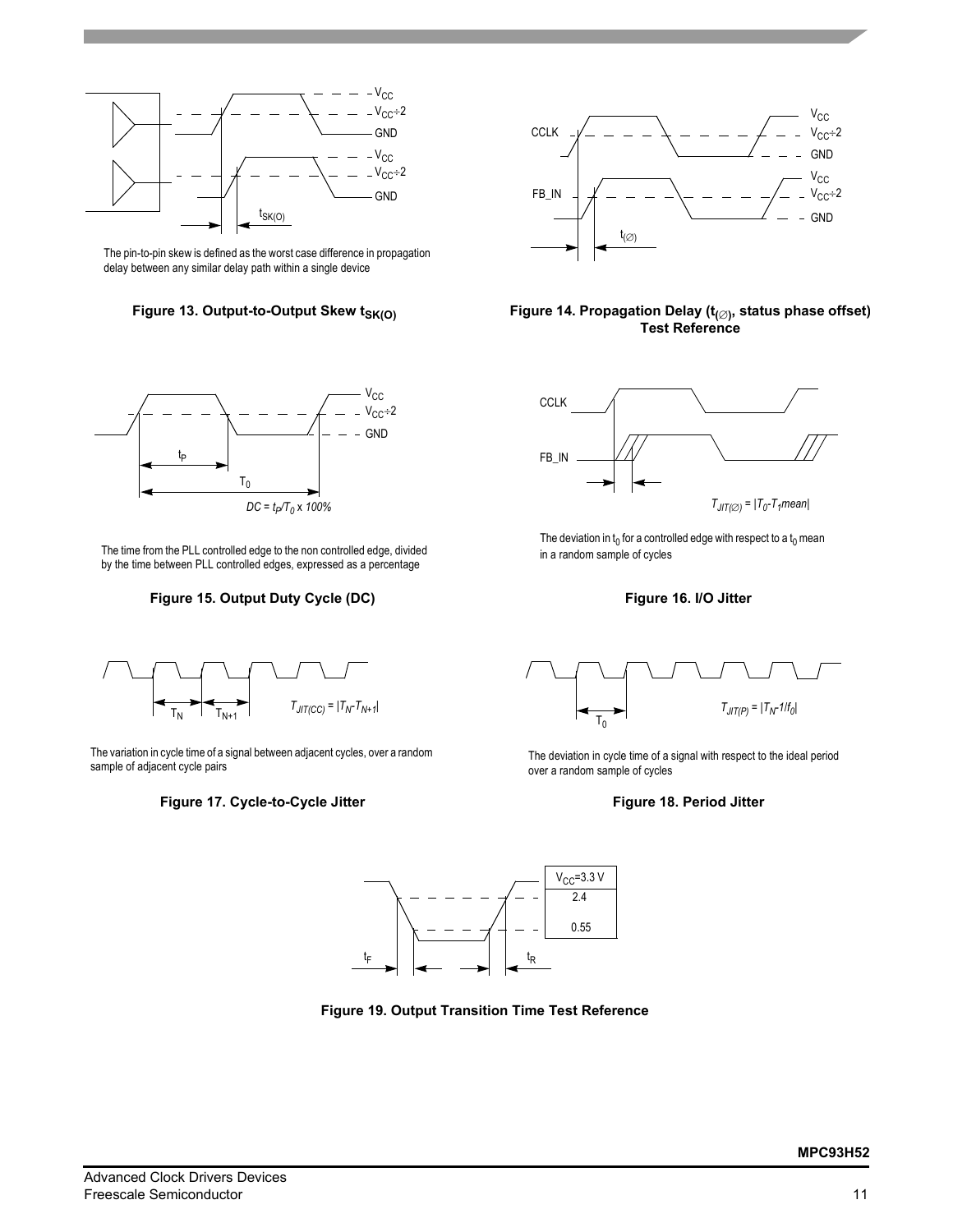# **PACKAGE DIMENSIONS**



**CASE 873A-03 ISSUE B 32-LEAD LQFP PACKAGE** 12 REF

**R1** 0.08 0.20

 $0.08$ 

**L1** 1.00 REF

 $0^\circ$  7

0.20 RE

7.00 BSC

9.00 BSC

0.80 BSC

9.00 BSC

7.00 BSC 0.50 0.70

**DIM MIN MAX MILLIMETERS**

 $\frac{1.40}{0.05}$   $\frac{1.60}{0.15}$  $\begin{array}{|c|c|c|c|}\n\hline\n0.05 & 0.15 \\
\hline\n1.35 & 1.45\n\end{array}$  $1.45$ 0.30 0.45

**DETAIL G**

e/2  $\left(\sqrt{3}\right)\left(\overline{A}, \overline{B}, \overline{D}\right)$ 

**F**

**F**

**b1** 0.30 0.40<br>**c** 0.09 0.20  $\frac{1}{2}$  0.20 **c1** 0.09 0.16

**A A1**

**A2**

**b**

**D D1 e E E1 L**

**R2 S**

**1 q q**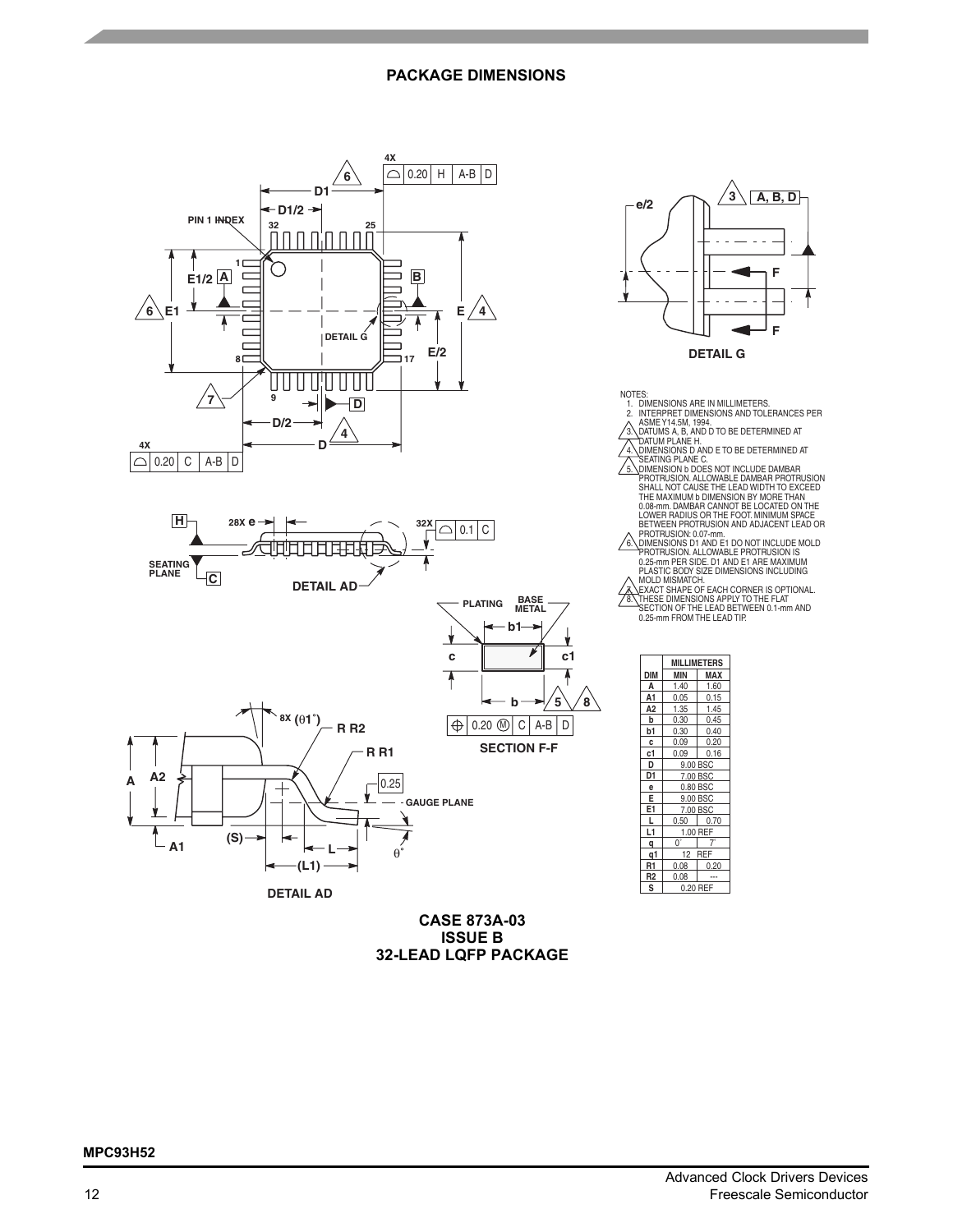# **NOTES**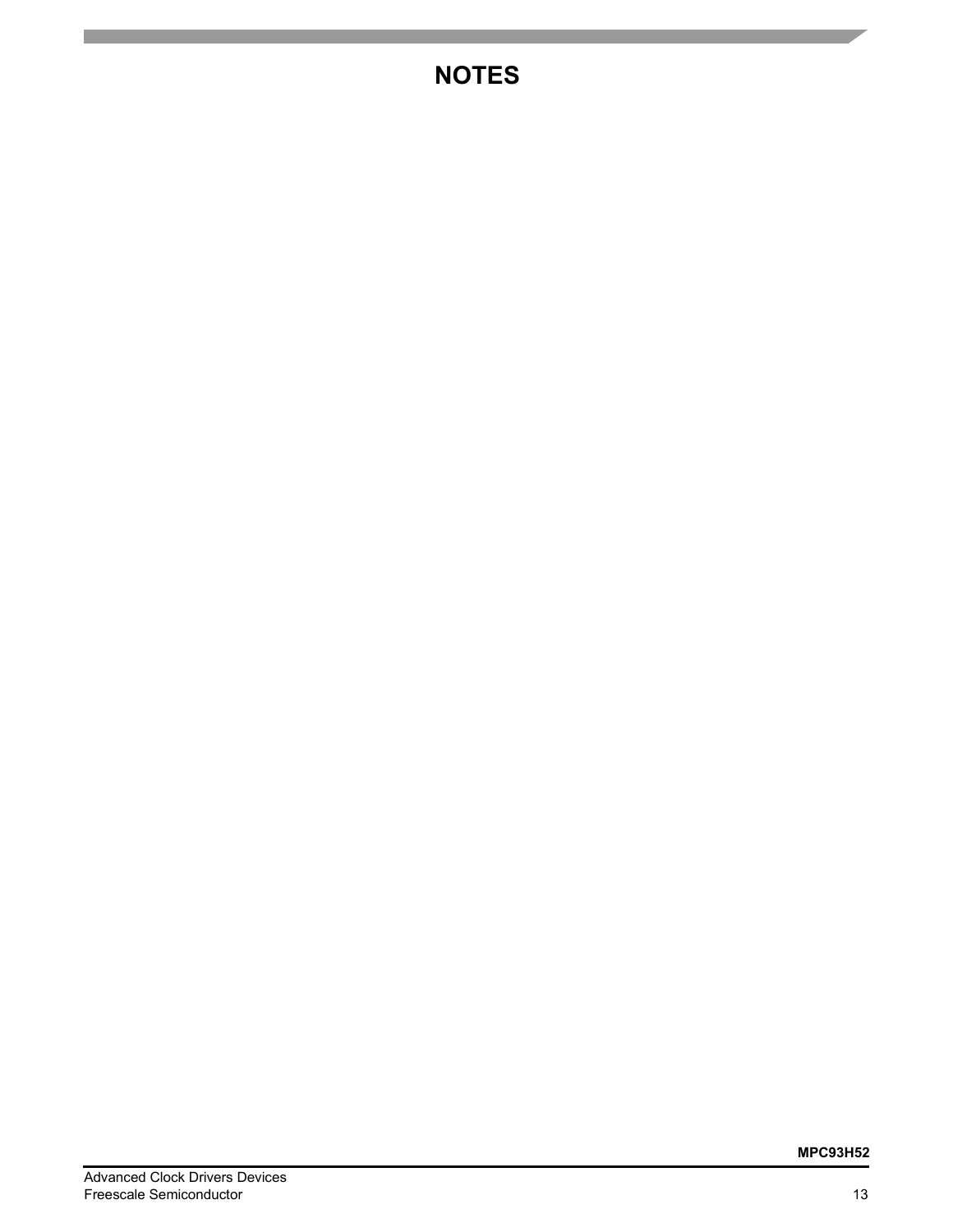# **NOTES**

# **MPC93H52**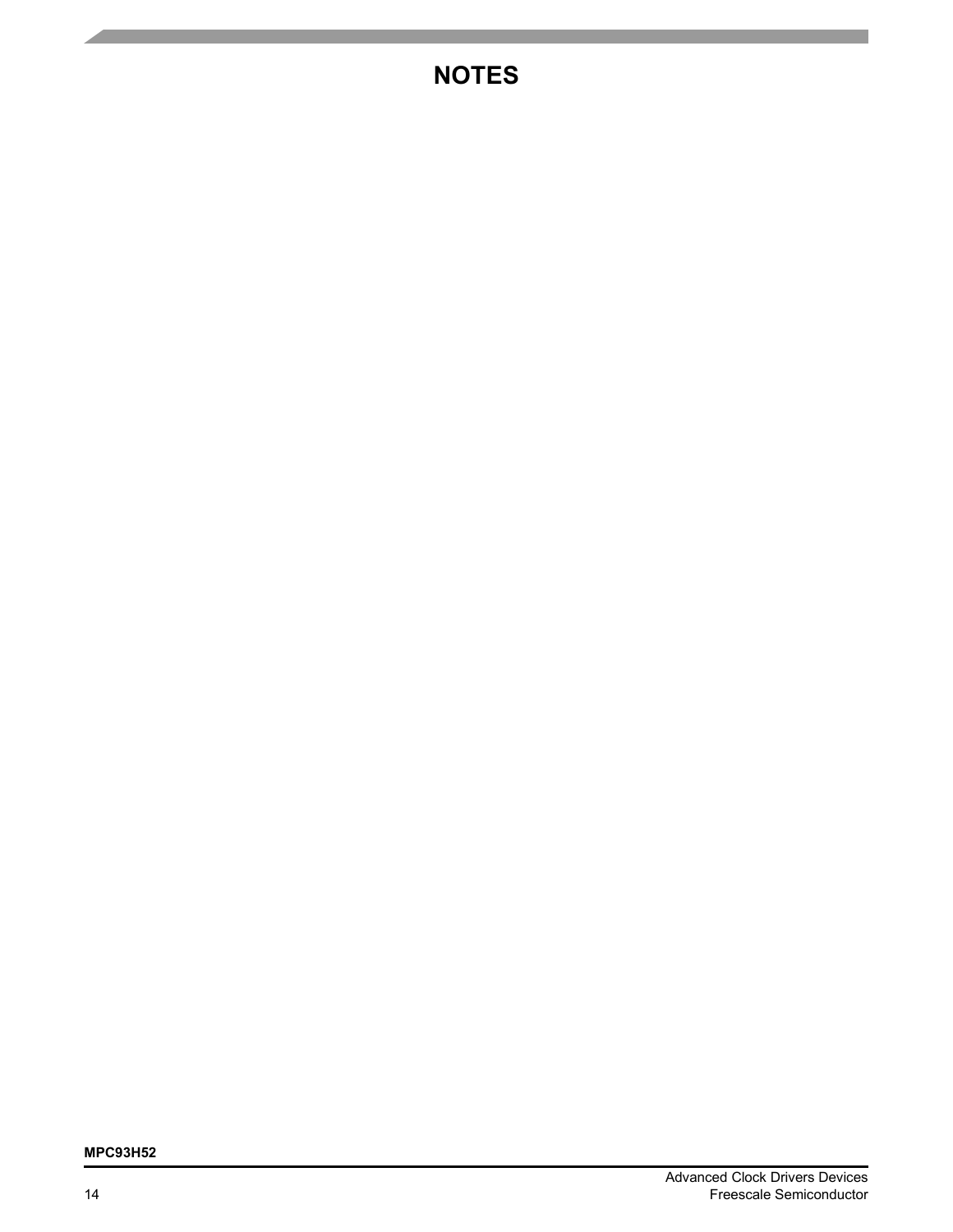# **NOTES**